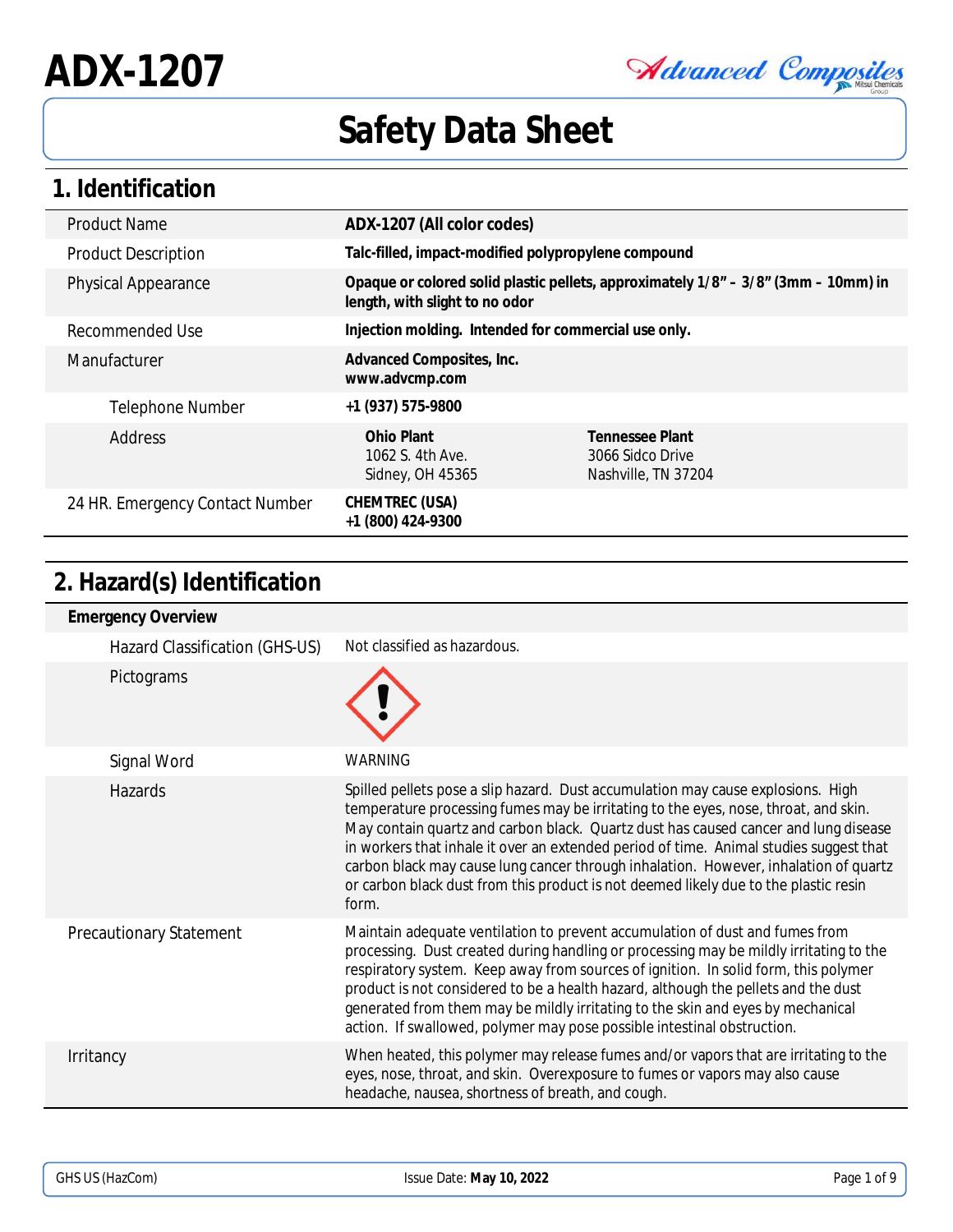## Advanced Composites

## **Safety Data Sheet**

## **3. Composition/Information on Ingredients**

| Component(s)                                                         | CAS Registry # | Weight %   |
|----------------------------------------------------------------------|----------------|------------|
| Ethylene-propylene-copolymer                                         | 9010-79-1      |            |
| Talc (Magnesium Silicate)                                            | 14807-96-6     |            |
| Quartz (Crystalline silica, component of talc)                       | 14808-60-7     | $\leq 1.0$ |
| Carbon Black (Pigment, present in dark colors)                       | 1333-86-4      |            |
| Chromium oxide, $Cr2O3$ (Pigment, present in some colors)            | 1308-38-9      |            |
| Titanium Dioxide, TiO <sub>2</sub> (Pigment, present in some colors) | 13463-67-7     |            |
|                                                                      |                | .          |

#### † Proprietary information

Comments The listed components (if present in this product) are encapsulated in a thermoplastic resin with limited release under normal conditions of use, transportation, and storage. Increased release may occur when the resin (or material/product manufactured from it) is subject to grinding, polishing, excessive heat, or other processes which enhance the potential for the generation of particulates, fumes, and/or vapors. A qualified health specialist should evaluate the specific potential for release under user's conditions of handling of this material.

| <b>Most Important Effects</b> | Molten plastic can cause severe thermal burns.                                                                                                                                                                                                                                                                                             |
|-------------------------------|--------------------------------------------------------------------------------------------------------------------------------------------------------------------------------------------------------------------------------------------------------------------------------------------------------------------------------------------|
| <b>First Aid</b>              |                                                                                                                                                                                                                                                                                                                                            |
| <b>Skin Contact</b>           | If skin irritation or rash occurs, rinse or wash affected areas. Seek medical<br>advice/attention if irritation persists. If contacted by molten polymer, cool immediately<br>with cold or ice water. Do not attempt removal of any solidified material without<br>medical assistance. Get medical attention immediately.                  |
|                               | In the case of most burns, it may be advisable to allow solidified material to slough off on<br>its own. Attempted removal may lead to more damage of the skin and underlying tissue.<br>If removal is indicated (e.g. solidified material is located on a critical part of the hand or<br>face), removal with mineral oil is recommended. |
| Eye Contact                   | If contacted by molten polymer, immediately flush eyes with plenty of cool water for at<br>least 15 minutes. Do not rub eyes. Get medical attention immediately.                                                                                                                                                                           |
| Ingestion                     | If product is ingested, contact a physician or the Poison Control Center as appropriate<br>whenever any foreign object is swallowed. Rinse mouth. Do NOT induce vomiting.                                                                                                                                                                  |
| Inhalation                    | If irritation or dizziness occurs, evacuate to fresh air and remain at rest in a comfortable<br>position for breathing. Seek medical advice/attention.                                                                                                                                                                                     |
| Acute and Delayed Effects     |                                                                                                                                                                                                                                                                                                                                            |
| <b>Skin Contact</b>           | Prolonged exposure may cause irritation, rash, or allergic skin reaction. Wash hands,<br>other exposed areas, and clothing regularly. Seek medical advice if conditions persist.                                                                                                                                                           |
| Eye Contact, Inhalation       | Dust and fumes may cause irritation to the eyes, nose, throat, and lungs. Flush eyes with<br>water or get to fresh air. Seek medical attention if irritation persists.                                                                                                                                                                     |
|                               |                                                                                                                                                                                                                                                                                                                                            |

#### **4. First-Aid Measures**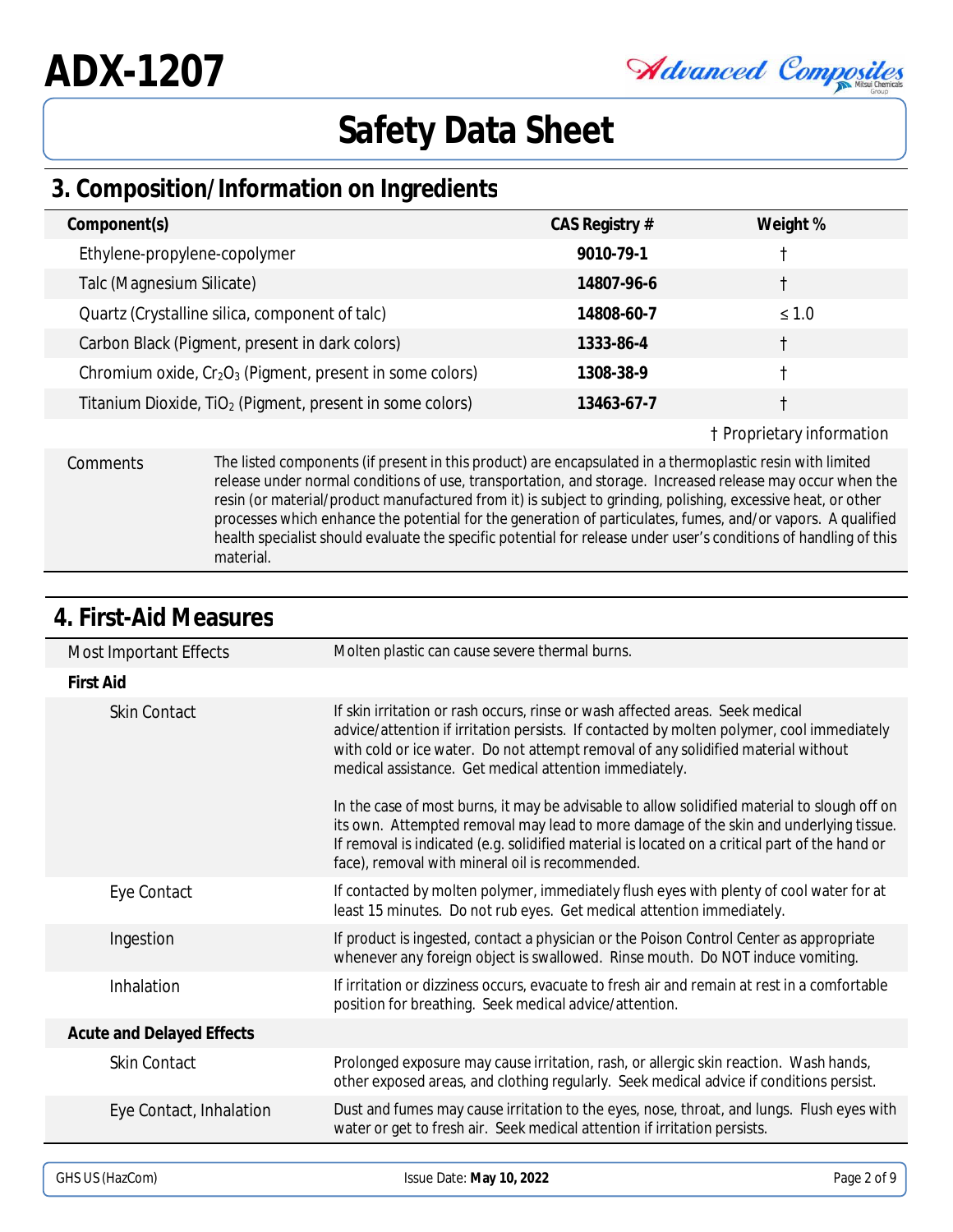**ADX-1207**

Advanced Composites

# **Safety Data Sheet**

Ingestion May cause intestinal obstruction.

### **5. Fire-Fighting Measures**

| <b>Flammable Properties</b>              |                                                                                                                                                                                                                                                                                                 |
|------------------------------------------|-------------------------------------------------------------------------------------------------------------------------------------------------------------------------------------------------------------------------------------------------------------------------------------------------|
| <b>Flammable Class</b>                   | Class 1 – Must be heated to burn                                                                                                                                                                                                                                                                |
|                                          | Please use caution when handling material near open flame. Material will ignite when<br>exposed to direct flame, but will not burn readily.                                                                                                                                                     |
| <b>Flash Point</b>                       | Not established.                                                                                                                                                                                                                                                                                |
| <b>Autoignition Temperature</b>          | >280°C (>536°F), ASTM E659                                                                                                                                                                                                                                                                      |
| Protective Equipment for<br>Firefighters | Fire fighters should wear self-contained breathing apparatus in the positive pressure<br>mode with a full-face piece when there is a possibility of exposure to smoke, fumes, or<br>hazardous decomposition products.                                                                           |
| Suitable Extinguishing Media             | Water spray<br>Dry chemical<br>Foam<br>Carbon dioxide                                                                                                                                                                                                                                           |
| <b>Fire Fighting Procedures</b>          | If possible, water should be applied as a spray from a fogging nozzle since this polymer is<br>a surface burning material. The application of high velocity water will spread the burning<br>layer.<br>NOTE: Individuals should perform only those fire-fighting procedures for which they have |
|                                          | been trained.                                                                                                                                                                                                                                                                                   |
| <b>Hazardous Combustion Products</b>     | Carbon, oxides of carbon, oxides of nitrogen, water, acrolein, formaldehyde, other<br>aldehydes, ketones, alcohols, fatty acids, methane, ethane, acetylene, other organic<br>vapors and fumes.                                                                                                 |

### **6. Accidental Release Measures**

| <b>Personal Precautions</b>      | Restrict access to only authorized personnel wearing appropriate personal protective<br>equipment. Spilled pellets pose a slip hazard.                                                                                                                                                                                    |
|----------------------------------|---------------------------------------------------------------------------------------------------------------------------------------------------------------------------------------------------------------------------------------------------------------------------------------------------------------------------|
| <b>Environmental Precautions</b> | Keep spilled material away from heat, sparks, and open flames. Ensure adequate<br>ventilation.                                                                                                                                                                                                                            |
| Protective Equipment             | Wear safety glasses meeting the specifications of OSHA 29CFR 1910.133/ ANSI Standard<br>Z87.1 where no contact with the eye is anticipated. Chemical safety goggles meeting the<br>specifications of OSHA 29CFR 1019.133/ ANSI Standard Z87.1 should be worn whenever<br>there is a possibility of contact with the eyes. |
| <b>General Procedures</b>        | Where spills are possible, a comprehensive spill release response plan should be<br>developed and implemented. Plastic pellets are listed as "significant materials" by US<br>EPA (40CFR 122.26(b)(12)) and may need to be discussed in an application for a storm<br>water discharge permit.                             |
| Small Spill                      | Small spills can be swept up and recycled or disposed of.                                                                                                                                                                                                                                                                 |
|                                  |                                                                                                                                                                                                                                                                                                                           |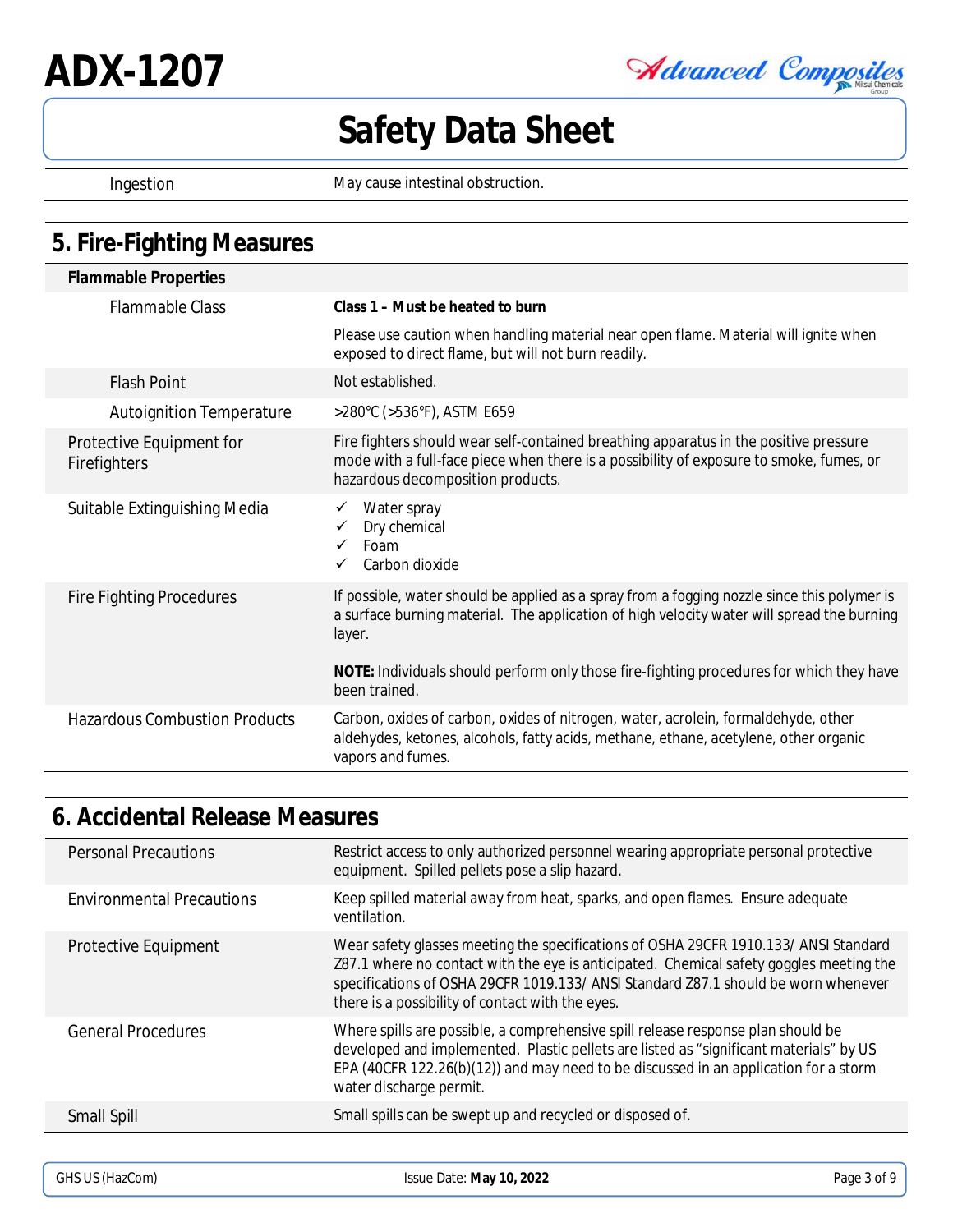# **ADX-1207**

Advanced Composites

## **Safety Data Sheet**

Large Spill **Exercise 20** Wear appropriate respiratory protection and protective clothing as described in Section 8. Contain spilled material. Transfer to secure containers. In the event of an uncontrolled release of this material, the user should determine if the release is reportable under the applicable laws and regulations.

| 7. Handling & Storage  |                                                                                                                                                                                                                                                                                                                                     |
|------------------------|-------------------------------------------------------------------------------------------------------------------------------------------------------------------------------------------------------------------------------------------------------------------------------------------------------------------------------------|
| Handling               | The handling of pellets in both loading and unloading operations as well as fabrication<br>may cause dust to be formed and necessary precautions for personal protection (see<br>Section 8) should be taken. When transferring pellets, precautions such as grounding<br>and bonding can prevent the buildup of static electricity. |
| Safe Storage           | Store in a dry place away from moisture, excessive heat, and sources of ignition. Have<br>emergency equipment for fires and spills readily available.                                                                                                                                                                               |
| Incompatible Materials | Do not store with strong oxidizing agents such as nitric acid, sulfuric acid, halogens,<br>hydrogen peroxide, and chlorinating agents.                                                                                                                                                                                              |
| Hygiene                | Wash hands before eating, drinking, smoking, or using the restroom                                                                                                                                                                                                                                                                  |
| <b>Further Advice</b>  | Keep containers closed and/or covered when not in use.                                                                                                                                                                                                                                                                              |

### **8. Exposure Controls & Personal Protection**

| <b>Engineering Controls</b>   | Ensure all national/local regulations are observed. Ensure adequate ventilation,<br>especially in confined areas. Emergency eye wash fountains and safety showers should<br>be available in the immediate vicinity of any potential exposure.                                                                             |
|-------------------------------|---------------------------------------------------------------------------------------------------------------------------------------------------------------------------------------------------------------------------------------------------------------------------------------------------------------------------|
| Personal Protective Equipment |                                                                                                                                                                                                                                                                                                                           |
| <b>Skin</b>                   | Wear heat protective gloves and clothing if there is a potential for contact with heated<br>material.                                                                                                                                                                                                                     |
| Eyes and Face                 | Wear safety glasses meeting the specifications of OSHA 29CFR 1910.133/ ANSI Standard<br>Z87.1 where no contact with the eye is anticipated. Chemical safety goggles meeting<br>the specifications of OSHA 29CFR 1019.133/ ANSI Standard Z87.1 should be worn<br>whenever there is a possibility of contact with the eyes. |
| Respiratory                   | Use a NIOSH-approved respirator whenever exposure may exceed established<br>Occupational Exposure Limits.                                                                                                                                                                                                                 |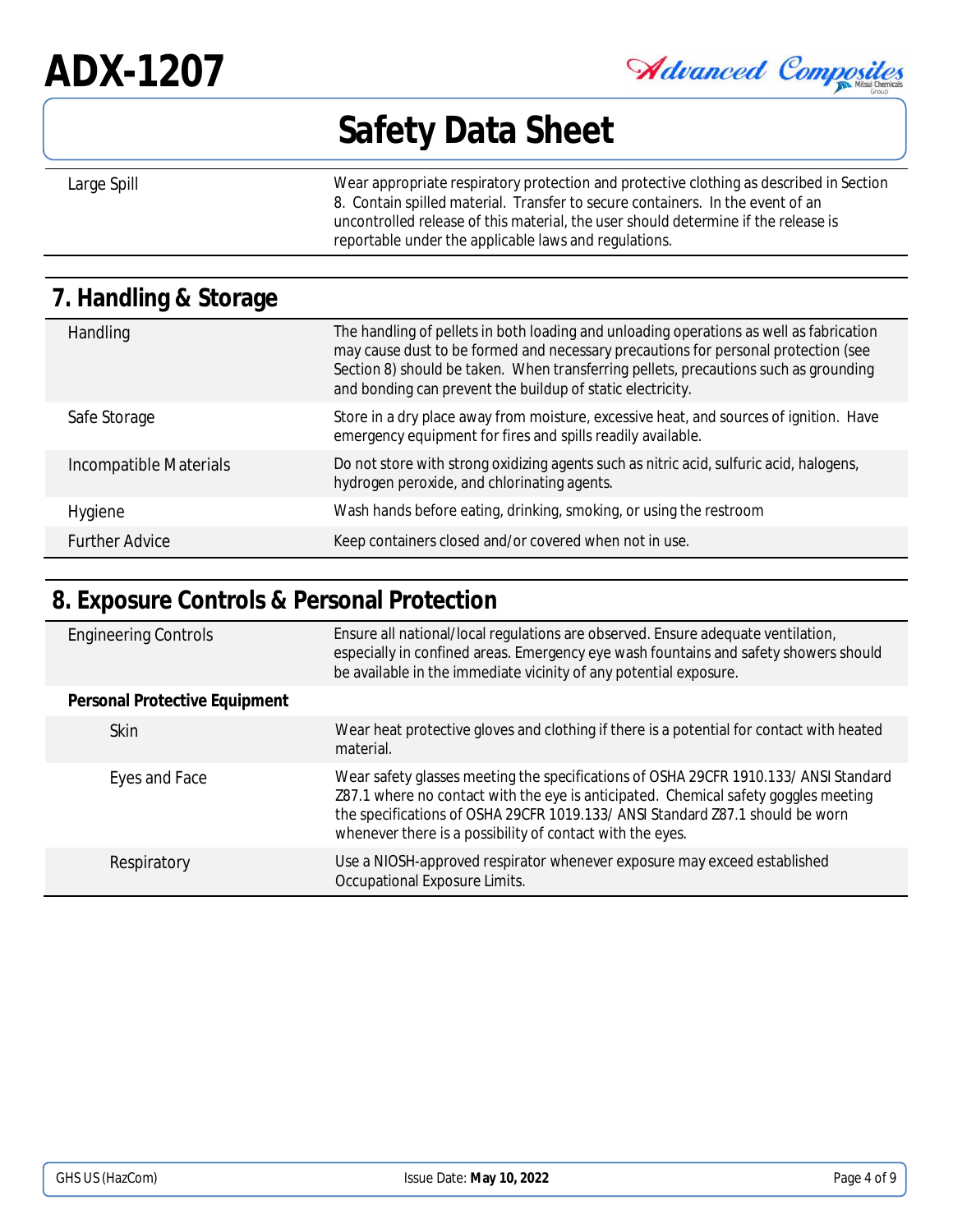Advanced Composites

#### **Occupational Exposure Limits**

| Component                                   | Classification        | <b>Exposure Limit</b>                                                                                              |
|---------------------------------------------|-----------------------|--------------------------------------------------------------------------------------------------------------------|
| Talc<br>(Magnesium Silicate)                | <b>ACGIH TWA</b>      | 2 mg/m <sup>3</sup> (particulate matter containing no asbestos and <1% crystalline silica,<br>respirable fraction) |
| $(14807 - 96 - 6)$                          | <b>ACGIH Category</b> | Not classifiable as a Human Carcinogen containing no asbestos fibers                                               |
|                                             | NIOSH IREL (TWA)      | 2 mg/m <sup>3</sup> (containing no asbestos and <1% quartz-respirable dust)                                        |
|                                             | II DH                 | 1,000 mg/m <sup>3</sup> (containing no asbestos and <1% quartz)                                                    |
| <b>Ouartz</b>                               | <b>AGCIH TWA</b>      | 0.025 mg/m <sup>3</sup> (respirable fraction)                                                                      |
| (Crystalline Silica)                        | <b>ACGIH Category</b> | A2 - Suspected Human Carcinogen                                                                                    |
| $(14808-60-7)$                              | NIOSH REL (TWA)       | 0.05 mg/m <sup>3</sup> (respirable dust)                                                                           |
|                                             | <b>IDLH</b>           | 50 mg/m <sup>3</sup> (respirable dust)                                                                             |
|                                             | OSHA PEL (STEL)       | 250 mppcf/%Si0 <sub>2</sub> +5, 10mg/m <sup>3</sup> /%Si0 <sub>2</sub> +2                                          |
| Carbon Black<br>$(1333-86-4)$               | <b>ACGIH TWA</b>      | 3.5 mg/m <sup>3</sup> (respirable fraction)                                                                        |
|                                             | <b>ACGIH Category</b> | Confirmed animal carcinogen with unknown relevance to humans                                                       |
|                                             | NIOSH REL (TWA)       | 3.5 mg/m $3$<br>1.5 3.5 mg/m <sup>3</sup> (Carbon black in presence of Polycyclic aromatic)                        |
|                                             | <b>US IDLH</b>        | 1750 mg/m <sup>3</sup>                                                                                             |
|                                             | <b>OSHA TWA</b>       | 3.5 mg/m $3$                                                                                                       |
| Chromium oxide $(Cr2O3)$<br>$(1308-38-9)$   | <b>ACGIH TWA</b>      | 0.05 mg/m <sup>3</sup> 0.5 (Cr II & Cr III Compounds) 0.05 (Cr VI Water Soluble)                                   |
|                                             | OSHA PEL (TWA)        | 1 (metal) 0.5 (Cr II & Cr III Compounds) 0.005 (Cr VI Compounds)                                                   |
| Titanium dioxide $(TIO2)$<br>$(13463-67-7)$ | <b>OSHA TWA</b>       | 15 mg/m <sup>3</sup> Total dust                                                                                    |
|                                             | <b>ACGIH TWA</b>      | 10 mg/m $3$                                                                                                        |
|                                             | NIOSH IDLH            | 5,000 mg/m <sup>3</sup>                                                                                            |

## **9. Physical & Chemical Properties**

| Appearance                  | Colored plastic pellets, approximately 1/8" – 3/8" (3mm – 10mm) in length |
|-----------------------------|---------------------------------------------------------------------------|
| Odor                        | Slight to no odor                                                         |
| pH                          | Not applicable                                                            |
| <b>Melting Point</b>        | 160~205°C (320~401°F)                                                     |
| <b>Boiling Point</b>        | None                                                                      |
| <b>Flash Point</b>          | No data available                                                         |
| <b>Evaporation Rate</b>     | No data available                                                         |
| Flammability                | Will ignite when exposed to direct flame, but will not burn readily.      |
| Upper/Lower Explosive Limit | Not explosive                                                             |
| Vapor Pressure              | No data available                                                         |
| Vapor Density               | No data available                                                         |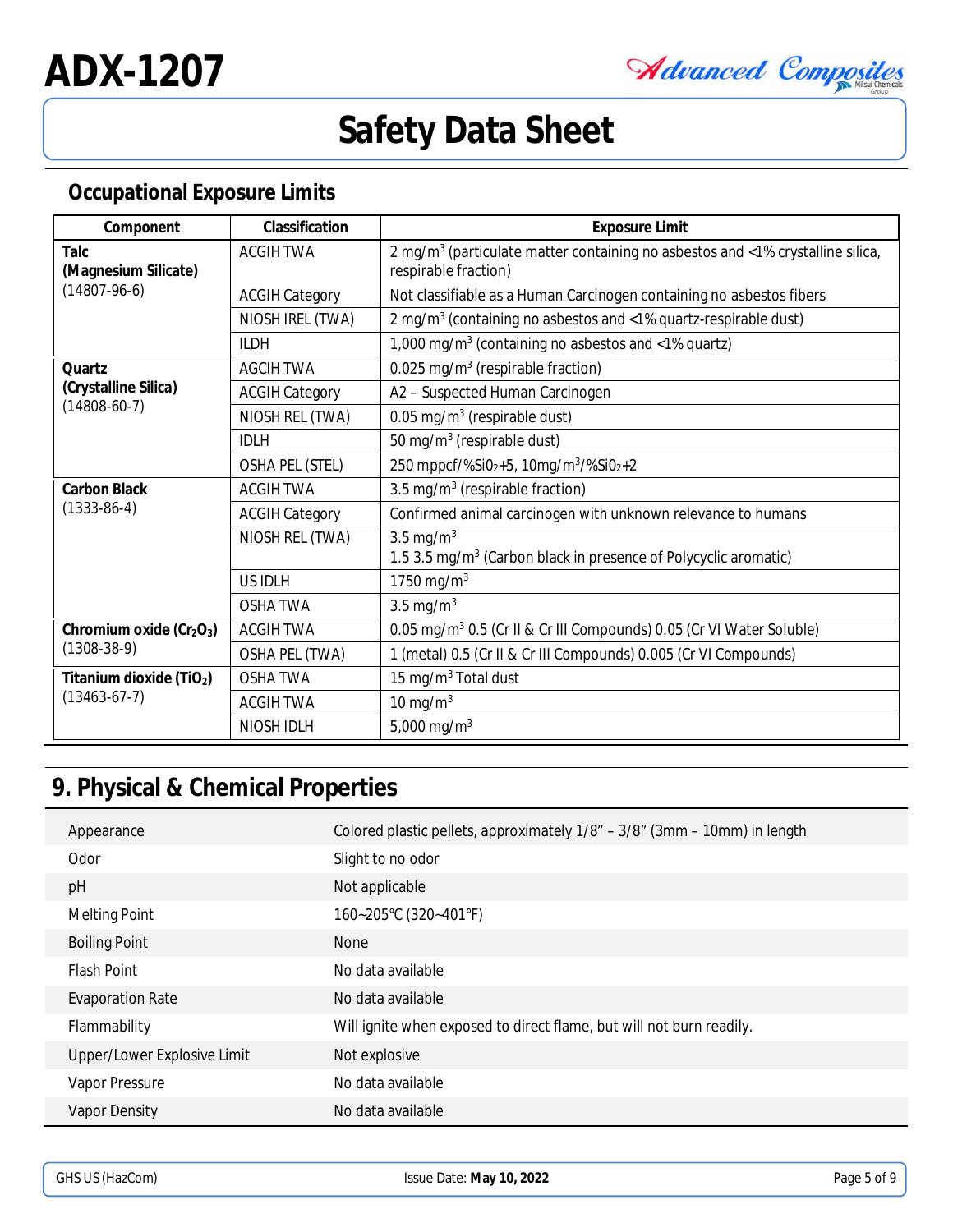Advanced Composites

| Relative Density                                                                                            | $0.89 - 1.30$              |  |
|-------------------------------------------------------------------------------------------------------------|----------------------------|--|
| Water Solubility                                                                                            | Not soluble                |  |
| Auto-ignition Temperature                                                                                   | >280°C (>536°F), ASTM E659 |  |
| Decomposition Temperature                                                                                   | No data available          |  |
| Viscosity                                                                                                   | Not applicable             |  |
| The physical property data above are typical values and should not be construed as a product specification. |                            |  |

## **10. Stability & Reactivity**

| Reactivity                 | Stable under recommended storage conditions (See Section 7)                                                                                                                                                            |
|----------------------------|------------------------------------------------------------------------------------------------------------------------------------------------------------------------------------------------------------------------|
| <b>Conditions to Avoid</b> | Avoid excessive heat, sparks, or open flame. Keep away from strong oxidizing agents.                                                                                                                                   |
| <b>Materials to Avoid</b>  | May burn or react violently with fluorine/oxygen mixtures with 50~100% fluorine.                                                                                                                                       |
| <b>Chemical Stability</b>  | May be decomposed by strong oxidizing agents such as nitric acid, sulfuric acid,<br>halogens, hydrogen peroxide, and chlorinating agents.                                                                              |
| Hazardous Polymerization   | Not likely under recommended storage conditions.                                                                                                                                                                       |
| Hazardous Decomposition    | Combustion may produce carbon, oxides of carbon, oxides of nitrogen, water, acrolein,<br>formaldehyde, other aldehydes, ketones, alcohols, fatty acids, methane, ethane,<br>acetylene, other organic vapors and fumes. |

## **11. Toxicological Information**

| Primary Route(s) of Exposure    | Eye and Skin Contact                                                                                                                                                 |
|---------------------------------|----------------------------------------------------------------------------------------------------------------------------------------------------------------------|
| <b>Potential Health Effects</b> |                                                                                                                                                                      |
| Eye Contact                     | May cause irritation from mechanical abrasion.                                                                                                                       |
| Skin                            | Pellets not expected to cause skin irritation. Contact with molten material may cause<br>thermal burns.                                                              |
| <b>Inhalation</b>               | Not a likely route of exposure. Process fumes may cause irritation.                                                                                                  |
| Ingestion                       | May pose a choking hazard if swallowed.                                                                                                                              |
| Immediate Effects               | Exposure during handling and processing may aggravate disorders of the eyes, skin,<br>gastrointestinal tract, and respiratory system.                                |
| Delayed Effects                 | There is no information on the long term health effects of exposure to this product or<br>the fumes and dust that may result from the handling and processing of it. |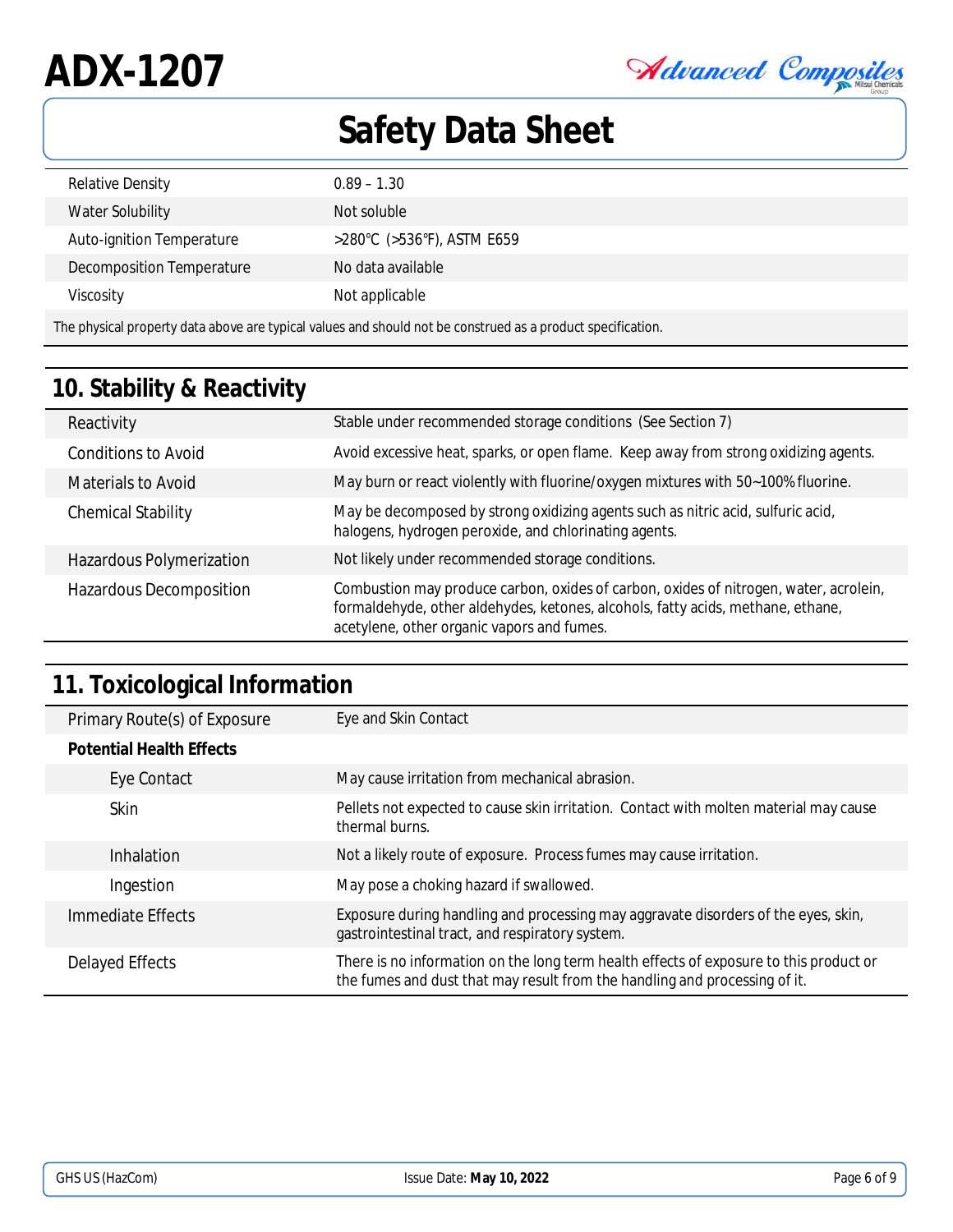Advanced Composites

| <b>Acute Toxicity</b>                | Component                                                         | <b>Measured Toxicity</b>                                                                                                                                                                                                                                                                                                                                                                                                         |
|--------------------------------------|-------------------------------------------------------------------|----------------------------------------------------------------------------------------------------------------------------------------------------------------------------------------------------------------------------------------------------------------------------------------------------------------------------------------------------------------------------------------------------------------------------------|
|                                      | Carbon Black<br>$(1333-86-4)$                                     | LD50: > 8000 mg/kg (Oral, Rat)                                                                                                                                                                                                                                                                                                                                                                                                   |
|                                      | Chromium Oxide (Cr <sub>2</sub> O <sub>3</sub> )<br>$(1308-38-9)$ | ATE: 100.00 mg/kg body weight (Oral)<br>ATE: 1.50 mg/l/4h (Dust/Mist)                                                                                                                                                                                                                                                                                                                                                            |
|                                      | <b>Titanium Dioxide</b><br>$(13463-67-7)$                         | LD50: > 5000 mg/kg (Oral, Rat)<br>LC50: > 6.82 mg/L (Inhaled Dust/Mist, Male Rat)                                                                                                                                                                                                                                                                                                                                                |
|                                      | Quartz<br>$(14808-60-7)$                                          | LD50: > 5000 mg/kg (Oral, Rat)<br>LD50: $>$ 5000 mg/kg (Dermal, Rat)                                                                                                                                                                                                                                                                                                                                                             |
| Carcinogenicity                      | recommended processing conditions.                                | OSHA, IARC, and NTP have listed carbon black (pigment used in dark colors) and quartz<br>(crystalline silica, naturally occurring in talc in low percentages) as known human<br>carcinogens. Titanium dioxide and chromium oxide have been identified as suspected<br>or confirmed human carcinogens. These components are essentially bound to the<br>plastic matrix and are unlikely to contribute to workplace exposure under |
| Reproductive Toxicity                | Not classified                                                    |                                                                                                                                                                                                                                                                                                                                                                                                                                  |
| <b>Medical Conditions Aggravated</b> | exposure to components in the processing emissions.               | There are no known medical conditions aggravated by exposure to this product.<br>However, certain sensitive individuals with respiratory impairments may be affected by                                                                                                                                                                                                                                                          |

## **12. Ecological Information**

| Ecotoxicity                   | No data is available on the adverse environmental effects of this product. Ecotoxicity is<br>expected to be low due to the limited water solubility of polymers. However, birds, fish,<br>and other wildlife may eat pellets that may obstruct their intestinal tracts.                        |
|-------------------------------|------------------------------------------------------------------------------------------------------------------------------------------------------------------------------------------------------------------------------------------------------------------------------------------------|
| Persistence and degradability | This material is generally inert and insoluble and is not expected to have any adverse<br>effect on the environment. This material may deteriorate by a number of mechanisms<br>including photo- and thermo-oxidative degradation. Photodegraded polymers are also<br>more easily biodegraded. |
| Bioaccumulation potential     | No data available.                                                                                                                                                                                                                                                                             |
| Mobility in soil              | No data available.                                                                                                                                                                                                                                                                             |
| Other adverse effects         | No data available.                                                                                                                                                                                                                                                                             |

## **13. Disposal Considerations**

| Product Disposal | All recovered material should be packaged, labeled, transported, and disposed of or reclaimed in     |
|------------------|------------------------------------------------------------------------------------------------------|
|                  | conformance with applicable laws and regulations and in conformance with good engineering practices. |
|                  | Reclaim where possible.                                                                              |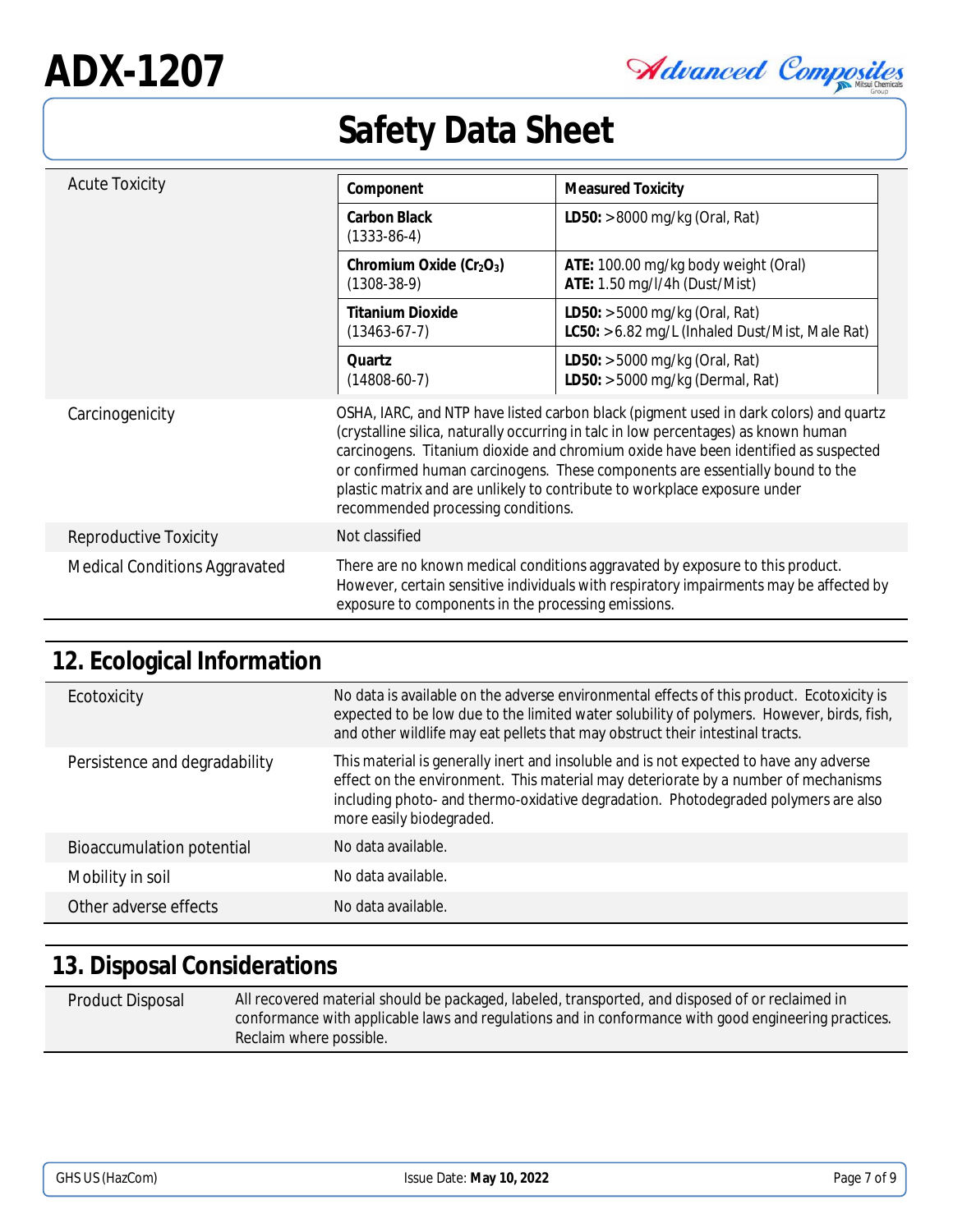**ADX-1207**

Advanced Composites

## **Safety Data Sheet**

#### **14. Transport Information**

**This product is NOT regulated as a hazardous material/dangerous good for all forms of transportation**

| In Accordance with DOT                            | Not regulated for transport |
|---------------------------------------------------|-----------------------------|
| In Accordance with IMDG                           | Not regulated for transport |
| In Accordance with IATA                           | Not regulated for transport |
| UN Number                                         | <b>None</b>                 |
| UN Proper Shipping Name                           | None                        |
| Transport Hazard Class(es)                        | <b>None</b>                 |
| Packing Group                                     | None                        |
| Special precautions to be aware of or comply with | <b>None</b>                 |

#### **15. Regulatory Information**

| <b>United States</b> |                           | SARA TITLE III (Superfund Amendments and Reauthorization Act)*            |
|----------------------|---------------------------|---------------------------------------------------------------------------|
|                      | Fire                      | No.                                                                       |
|                      | Pressure                  | No.                                                                       |
|                      | Reactivity                | No.                                                                       |
|                      | Acute                     | No.                                                                       |
|                      | Chronic                   | No.                                                                       |
|                      | 302/304                   | This product does not contain chemicals regulated<br>under SARA 302/304.  |
|                      | 311/312 Hazard Categories | This product does not meet the criteria of any SARA<br>hazard categories. |
|                      | 313 Toxic Release         | This product does not contain any chemicals listed<br>under SARA 313.     |

Title III Notes: This product contains no SARA "toxic chemicals" above threshold levels

#### **State Regulations**

California Known to the state of California to cause cancer:

| CAS Registry | Component                                                      |
|--------------|----------------------------------------------------------------|
| 1333-86-4    | Carbon Black (Airborne, unbound particles of respirable size)* |
| 14808-60-7   | Quartz (Airborne particles of respirable size)*                |

\* **Note:** The listed component(s) contained in this compound (if any) are encapsulated in a thermoplastic resin with limited release under normal conditions of use, transportation, and storage. See Section 3 for comments on content and release.